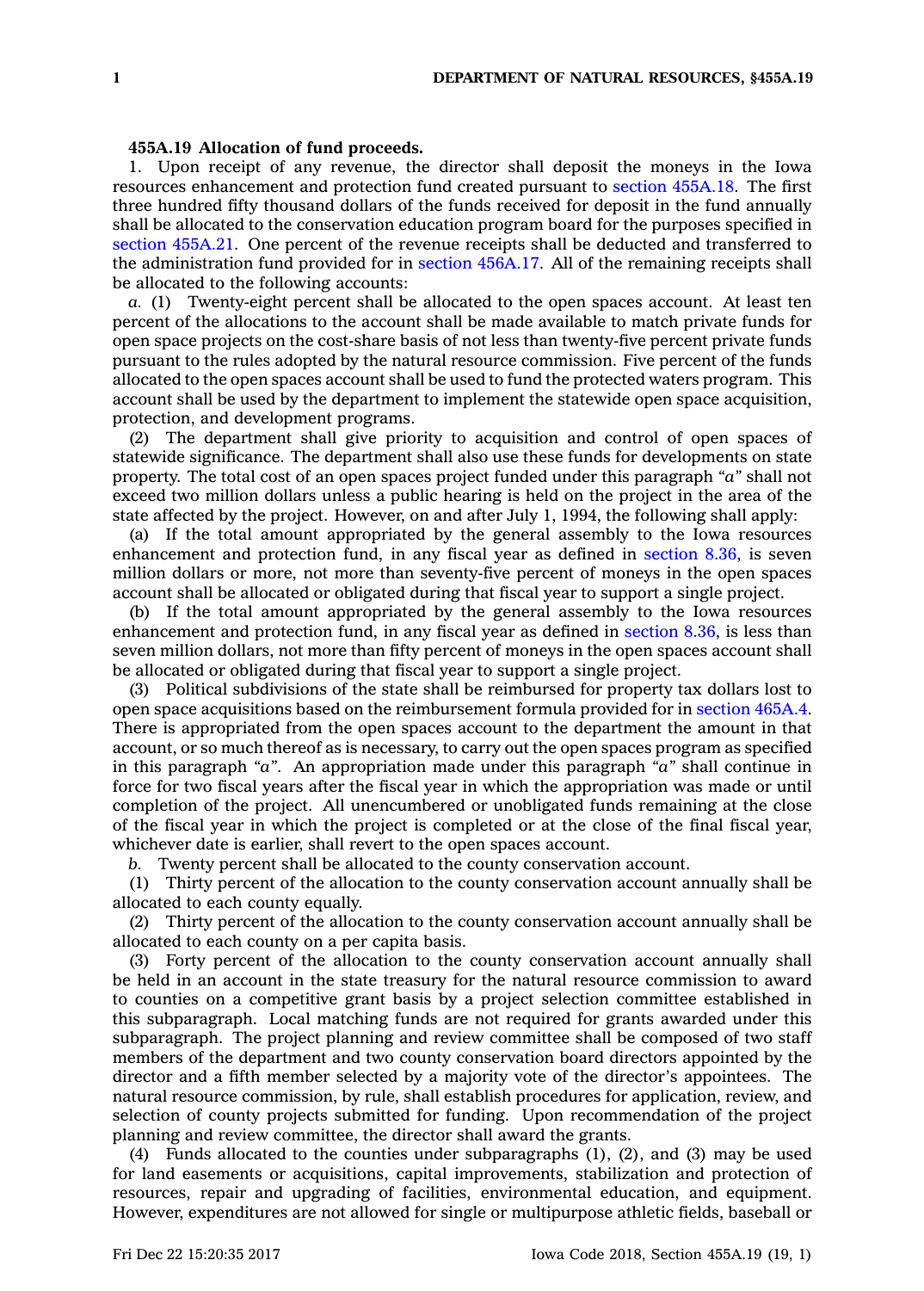softball diamonds, tennis courts, golf courses, swimming pools, and other group or organized sport facilities. Funds may be used for county projects located within the boundaries of <sup>a</sup> city.

(5) Funds allocated pursuant to subparagraphs (2) and (3) shall only be allocated to counties dedicating property tax revenue at least equal to twenty-two cents per thousand dollars of the assessed value of taxable property in the county to county conservation purposes. State funds received under this paragraph shall not reduce or replace county tax revenues appropriated for county conservation purposes. The county auditor shall submit documentation annually of the dedication of property tax revenue for county conservation purposes. The annual audit of the financial transactions and condition of <sup>a</sup> county shall certify compliance with requirements of this subparagraph. Funds not allocated to counties not qualifying for the allocations under subparagraph (2) as <sup>a</sup> result of this subparagraph shall be held in reserve for each county for two years. Counties qualifying within two years may receive the funds held in reserve. Funds not spent by <sup>a</sup> county within two years shall revert to the general pool of county funds for reallocation to other counties where needed.

(6) Each board of supervisors shall create <sup>a</sup> special resource enhancement account in the office of county treasurer and the county treasurer shall credit all resource enhancement funds received from the state in that account. Notwithstanding [section](https://www.legis.iowa.gov/docs/code/12C.7.pdf) 12C.7, all interest earned on funds in the county resource enhancement account shall be credited to that account and used for the purposes authorized for that account.

(7) There is appropriated from the county conservation account to the department the amount in that account, or so much thereof as is necessary, to fund the provisions of this paragraph. An appropriation made under this paragraph shall continue in force for two fiscal years after the fiscal year in which the appropriation was made or until completion of the project for which the appropriation was made, whichever date is earlier. All unencumbered or unobligated funds remaining at the close of the fiscal year in which <sup>a</sup> project funded pursuant to subparagraph (3) is completed or at the close of the third fiscal year, whichever date is earlier, shall revert to the county conservation account.

(8) Any funds received by <sup>a</sup> county under this paragraph may be used to match other state or federal funds, and multicounty or multiagency projects may be funded under this paragraph.

*c.* Twenty percent shall be allocated to the soil and water enhancement account. The moneys shall be used to carry out soil and water enhancement programs including but not limited to reforestation, woodland protection and enhancement, wildlife habitat preservation and enhancement, protection of highly erodible soils, and clean water programs. The division of soil conservation and water quality within the department of agriculture and land stewardship, by rule, shall establish procedures for eligibility, application, review, and selection of projects and practices to implement the requirements of this paragraph. There is appropriated from the soil and water enhancement account to the division of soil conservation and water quality the amount in that account, or so much thereof as is necessary, to carry out the programs as specified in this paragraph. Remaining funds of the soil and water enhancement account shall be allocated to the accounts of the water protection fund authorized in [section](https://www.legis.iowa.gov/docs/code/161C.4.pdf) 161C.4. Annually, fifty percent of the soil and water enhancement account funds shall be allocated to the water quality protection projects account. The balance of the funds shall be allocated to the water protection practices account. An appropriation made under this paragraph shall continue in force for two fiscal years after the fiscal year in which the appropriation was made or until completion of the project for which the appropriation was made, whichever date is earlier. All unencumbered or unobligated funds remaining at the close of the fiscal year in which the project is completed or at the close of the third fiscal year, whichever date is earlier, shall revert to the soil and water enhancement account.

*d.* Fifteen percent shall be allocated to <sup>a</sup> cities' parks and open space account. The moneys allocated in this paragraph may be used to fund competitive grants to cities to acquire, establish, and maintain natural parks, preserves, and open spaces. The grants may include expenditures for multipurpose trails, restroom facilities, shelter houses, and picnic facilities, but expenditures for single or multipurpose athletic fields, baseball or softball diamonds, tennis courts, golf courses, swimming pools, and other group or organized